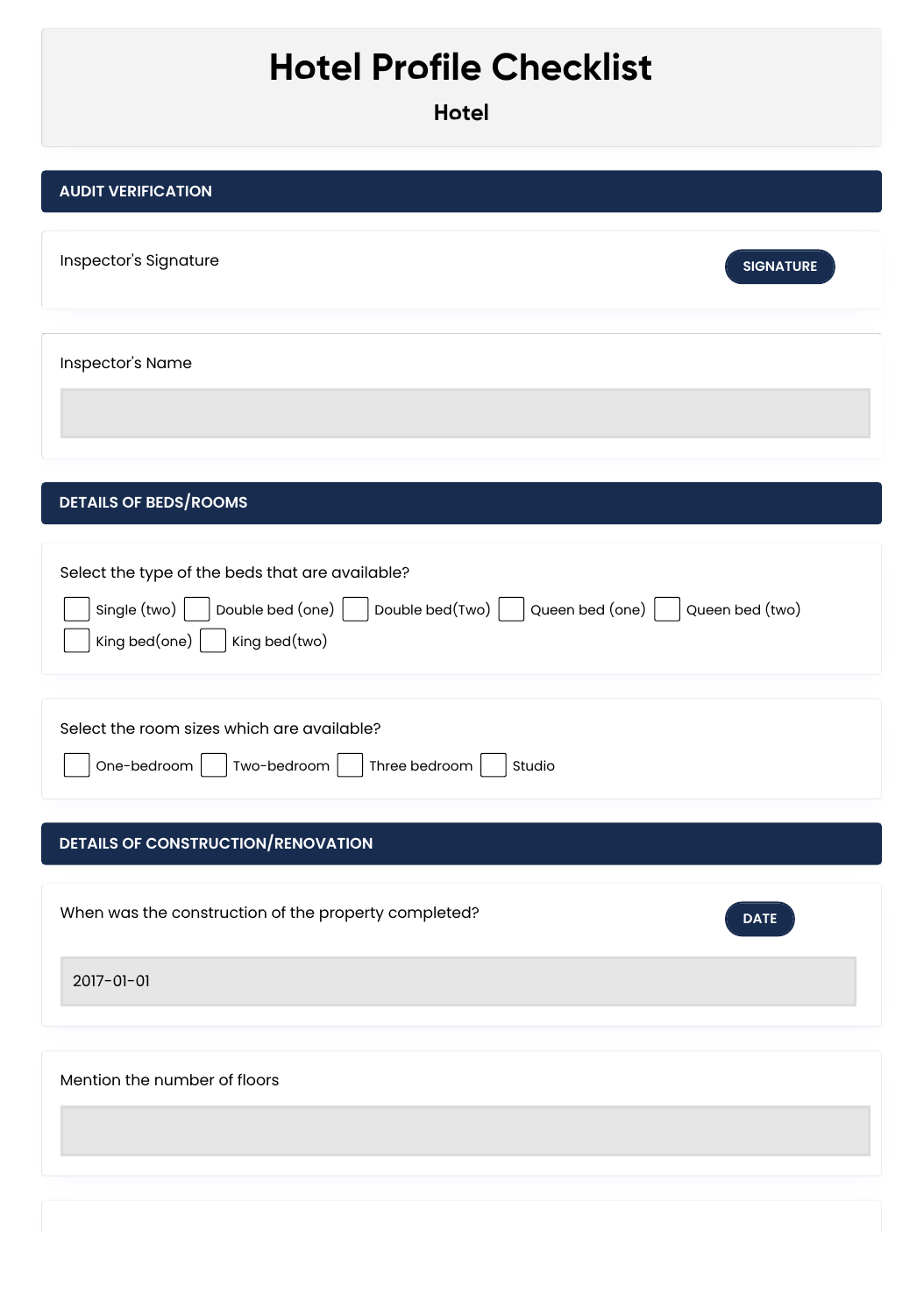

2017-01-01

## **DETAILS OF ROOMS**

Mention the total number of rooms

Mention the total number of handicap rooms

## **HOTEL FACILITIES**

| Which of the appliances are available?<br>$\textsf{Coffee}/\textsf{Tea}$ Maker $\vert$<br>Refrigirator<br>Microwave<br>Hairdryer<br>Television |
|------------------------------------------------------------------------------------------------------------------------------------------------|
| Did you find elevator or lift?<br>No<br>Yes                                                                                                    |
| Is valet/parking available for guests?<br><b>No</b><br>Yes                                                                                     |
| Is there a small area for cooking?<br><b>No</b><br>Yes                                                                                         |
| Which of the facilities are available for guests?<br>Wifi/internet  <br>Valet parking<br>Swimming pool<br>Playground<br>Fitness                |